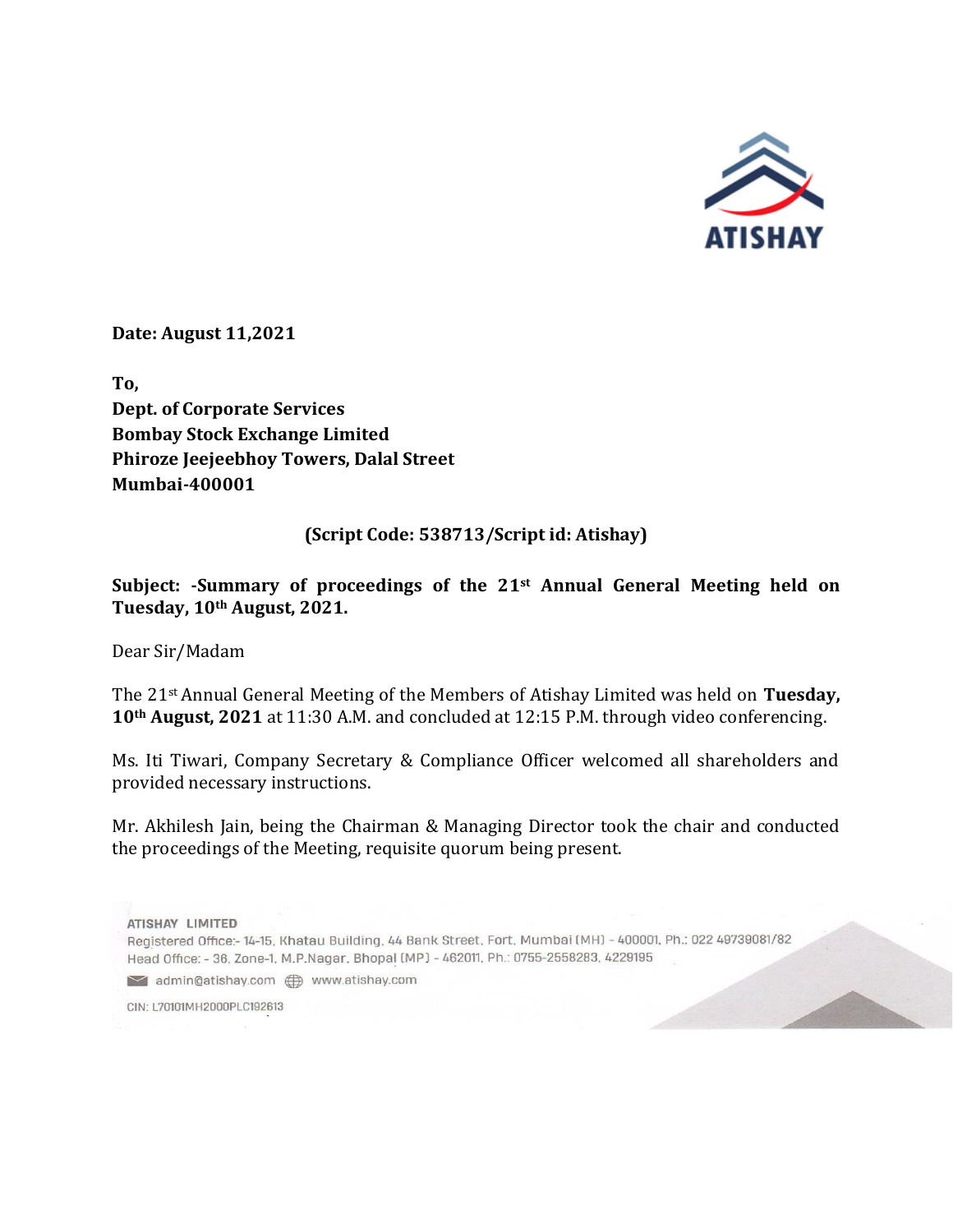The Notice of AGM which was circulated to the members was taken as read with the consent of the Members. The Auditor's Report and Secretarial Audit Report for the year 31st March, 2021 did not have any observations, qualifications.

The Chairman addressed the shareholders and spoke about the financial performance of the Company, current economic situations and its impact.

Thereafter the Members, who had registered themselves as speakers were invited to express their view.

The queries raised by the Members at the time of the Meeting and also queries received by the Company from the members through email were answered by Mr. Archit Jain, Whole time Director of the Company.

The Company Secretary informed the members that a remote e-voting process was made available to the members from 7<sup>th</sup> August, 2021 (9.00 A.M.) to 9<sup>th</sup> August 2021 (5.00 P.M.). Members who have not voted during this period were given 15 minutes time after the Annual General Meeting to do so. The Members were also informed that Miss Prajakta V Padhye of M/s Nilesh A. Pradhan & Co. LLP was appointed as scrutinizer to scrutinize the voting through electronic means (i.e. remote e-voting and voting at the meeting by using electronic system).

The following businesses were transacted as per notice of Annual General Meeting

- 1. To receive, consider and adopt the Audited Financial Statements of the Company for the financial year ended March 31, 2021 together with the Reports of the Board of Directors and Auditors thereon ; and
- 2. To appoint a Director in place of Mrs. Rekha Jain (DIN: 00039939) who retires by rotation and being eligible offers herself for re-appointment.
- 3. To declare Dividend on equity shares for the financial year ended 31st March 2021.
- 4. Reappointment Of Independent Director
- 5. Fixation Of Remuneration to Mr. Akhilesh Jain, Managing Director of the Company.
- 6. Fixation Of Remuneration to Mr. Archit Jain, Wholetime Director of the Company